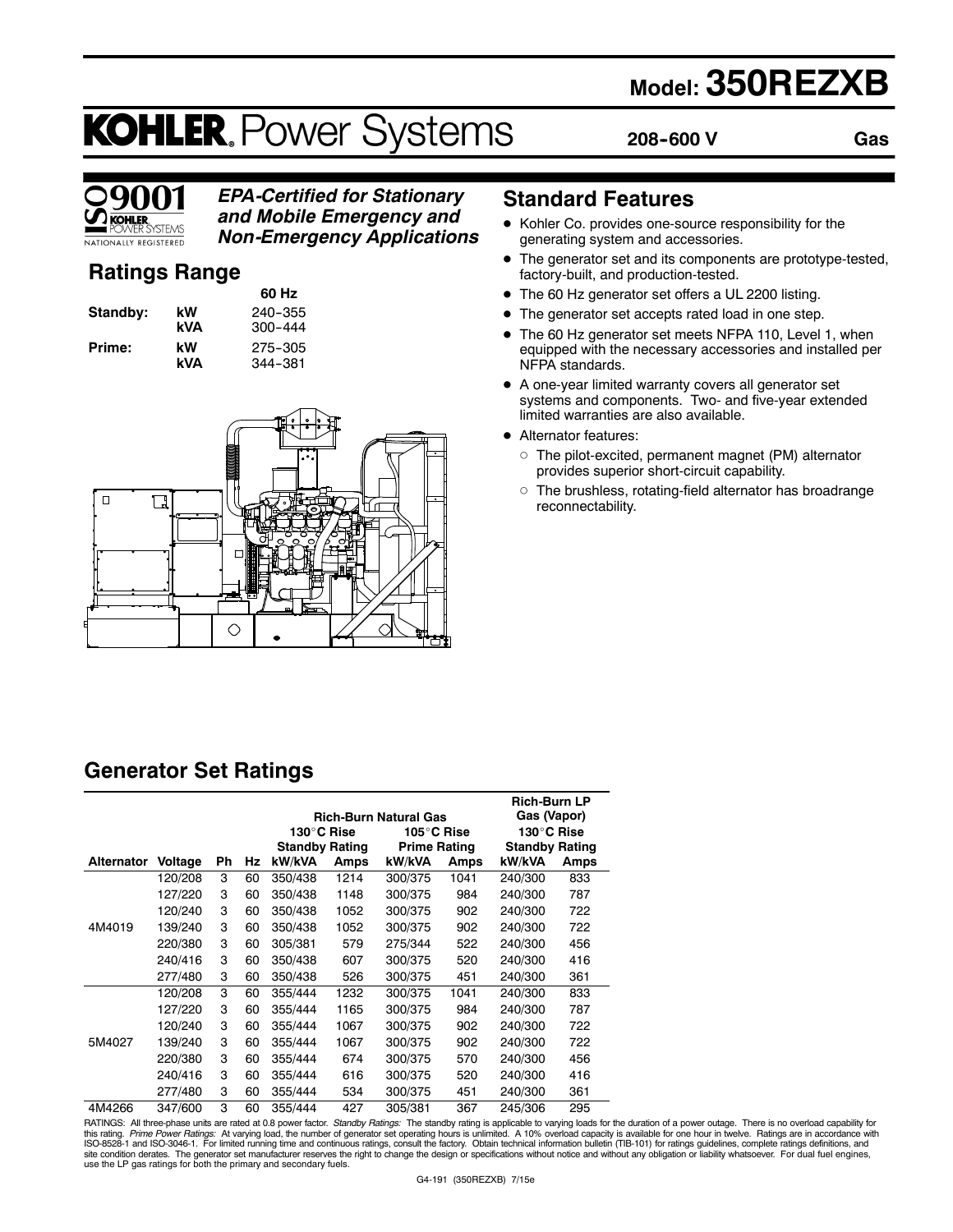# **Alternator Specifications**

| <b>Specifications</b>                               |                                                         | <b>Alternator</b>                                                         | $\bullet\,$ Nema MC $\,$<br>temperatu |
|-----------------------------------------------------|---------------------------------------------------------|---------------------------------------------------------------------------|---------------------------------------|
| Type                                                |                                                         | 4-Pole, Rotating-Field                                                    |                                       |
| Exciter type                                        |                                                         | Brushless, Permanent-<br><b>Magnet Pilot Exciter</b>                      | • Sustained<br>current for            |
| Leads: quantity, type                               |                                                         | 12, Reconnectable                                                         | • Sustained                           |
|                                                     |                                                         | 4.600 V                                                                   | breakers t                            |
| Voltage regulator                                   |                                                         | Solid State, Volts/Hz                                                     | • Self-ventil                         |
| Insulation:                                         |                                                         | <b>NEMA MG1</b>                                                           |                                       |
| Material                                            |                                                         | Class H, Synthetic,<br>Nonhygroscopic                                     | $\bullet~$ Superior v<br>skewed rc    |
| Temperature rise                                    |                                                         | 130°C, 150°C Standby                                                      | Digital soli                          |
| Bearing: quantity, type                             |                                                         | 1, Sealed                                                                 | $\pm 0.25\%$ no                       |
| Coupling                                            |                                                         | <b>Flexible Disc</b>                                                      | • Brushless                           |
| Amortisseur windings                                |                                                         | Full                                                                      | load respo                            |
| Voltage regulation, no-load to full-load            |                                                         | <b>Controller Dependent</b>                                               |                                       |
| One-step load acceptance                            |                                                         | 100% of Rating                                                            |                                       |
| Unbalanced load capability                          |                                                         | 100% of Rated Standby<br>Current                                          |                                       |
| Peak motor starting kVA:<br>480 V<br>480 V<br>600 V | 4M4019 (12 lead)<br>5M4027 (12 lead)<br>4M4266 (4 lead) | (35% dip for voltages below)<br>1350 (60Hz)<br>1550 (60Hz)<br>1300 (60Hz) |                                       |
|                                                     |                                                         |                                                                           | <b>Application Data</b>               |

#### • NEMA MG1, IEEE, and ANSI standards compliance for temperature rise and motor starting.

- Sustained short-circuit current of up to 300% of the rated current for up to 10 seconds.
- Sustained short-circuit current enabling downstream circuit breakers to trip without collapsing the alternator field.
- Self-ventilated and dripproof construction.
- Superior voltage waveform from a two-thirds pitch stator and skewed rotor.
- Digital solid-state, volts-per-hertz voltage regulator with 0.25% no-load to full-load regulation.
- $\bullet$  Brushless alternator with brushless pilot exciter for excellent load response.

### **Engine**

#### **Engine Specifications** Manufacturer **Doosan** Engine model D183TIC Engine type **18.3** L, 4-Cycle, Turbocharged, Charge Air-Cooled Cylinder arrangement V-10 Displacement, L (cu. in.) 18.273 (1115) Bore and stroke, mm (in.) 128 x 142 (5.04 x 5.59) Compression ratio 10.5:1 Piston speed, m/min. (ft./min.) 511 (1677) Main bearings: quantity, type 12, Precision Half-Shell Rated rpm 1800 Max. power at rated rpm, kWm (BHP) 395 (530) Cylinder head material Cylinder head material cast Iron Piston: type, material Crankshaft material **Forged Steel** Valve material Governor: type **Electronic** Frequency regulation, no-load to full-load Isochronous Frequency regulation, steady state  $\pm 0.5\%$ Frequency **Fixed** Air cleaner type, all models Dry

#### **Engine Electrical System** Battery charging alternator: Ground (negative/positive) Negative Volts (DC) 24 Ampere rating 45 Starter motor rated voltage (DC) 24 Battery, recommended cold cranking amps (CCA): Qty., CCA rating each Two, 1000

**Engine Electrical**

# Battery voltage (DC) 12 **Fuel**

| <b>Fuel System - Rich Burn</b>                                                                                         |                                      |
|------------------------------------------------------------------------------------------------------------------------|--------------------------------------|
| Fuel type                                                                                                              | Natural Gas, LP Gas,<br>or Dual Fuel |
| Fuel supply line inlet                                                                                                 | 3.0 NPTF                             |
| Natural gas fuel supply pressure, kPa<br>(in. H <sub>2</sub> O)                                                        | $1.74 - 2.74$ (7.0 - 11.0)           |
| LPG vapor withdrawal fuel supply<br>pressure, kPa (in. $H_2O$ )                                                        | $1.24 - 2.74(5.0 - 11.0)$            |
| Dual fuel engine, LPG vapor withdrawal<br>fuel supply pressure, kPa (in. H <sub>2</sub> O)                             | 1.24(5.0)                            |
| Fuel supply pressure, measured at the generator set fuel inlet<br>downstream of any fuel system equipment accessories. |                                      |

### **Exhaust**

| <b>Exhaust System</b>                                                         |                                                |
|-------------------------------------------------------------------------------|------------------------------------------------|
| Exhaust manifold type                                                         | Wet                                            |
| Exhaust flow at rated kW, kg/hr. (cfm)                                        | 1411 (2011)                                    |
| Exhaust temperature at rated kW,<br>dry exhaust, $^{\circ}$ C ( $^{\circ}$ F) | 600 (1112)                                     |
| Maximum allowable back pressure<br>overall, kPa (in. Hg)                      | 10.2(3)                                        |
| Maximum allowable back pressure<br>after catalyst, kPa (in. Hg)               | 5.1(1.5)                                       |
| Engine exhaust outlet size, mm (in.)                                          | Flanged Outlet at Catalyst,<br>see ADV drawing |

| <b>Fuel Composition Limits *</b>     | Nat. Gas   | LP Gas      |
|--------------------------------------|------------|-------------|
| Methane, % by volume                 | 90 min.    |             |
| Ethane, % by volume                  | 4.0 max.   |             |
| Propane, % by volume                 | $1.0$ max. | 85 min.     |
| Propene, % by volume                 | $0.1$ max. | 5.0 max.    |
| $C_4$ and higher, % by volume        | $0.3$ max. | 2.5 max.    |
| Sulfur, ppm mass                     | 25 max.    |             |
| Lower heating value,                 |            |             |
| $MJ/m3$ (Btu/ft <sup>3</sup> ), min. | 33.2 (890) | 84.2 (2260) |
|                                      |            |             |

\* Fuels with other compositions may be acceptable. If your fuel is outside the listed specifications, contact your local distributor for further analysis and advice.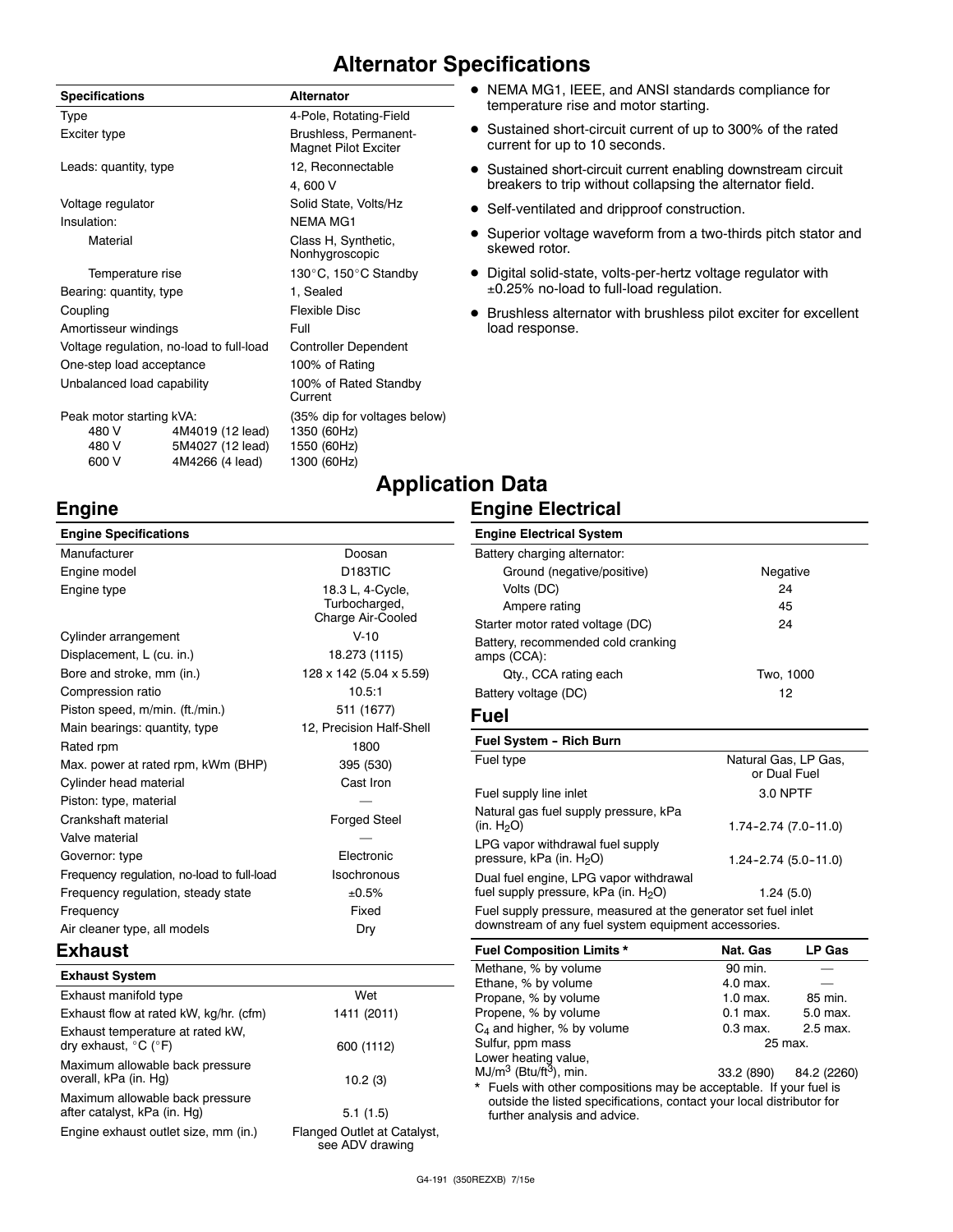# **Application Data**

# **Lubrication**

#### **Lubricating System**

| Type                                  | <b>Full Pressure</b> |
|---------------------------------------|----------------------|
| Oil pan capacity, L (qt.)             | 35 (37.0)            |
| Oil pan capacity with filter, L (qt.) | 42.1 (44.5)          |
| Oil filter: quantity, type            | 2. Cartridge         |
| Oil cooler                            | Water-Cooled         |
|                                       |                      |

# **Cooling**

| <b>Radiator System</b>                                                                       |             |
|----------------------------------------------------------------------------------------------|-------------|
| Ambient temperature, °C (°F) *                                                               | 50 (122)    |
| Engine jacket water capacity, L (gal.)                                                       | 50(11)      |
| Radiator system capacity, including<br>engine, L (gal.)                                      | 163 (43)    |
| Engine jacket water flow, Lpm (gpm)                                                          | 660 (174)   |
| Heat rejected to cooling water at rated<br>kW, dry exhaust, kW (Btu/min.)                    | 359 (20400) |
| Heat rejected to air charge cooler at<br>rated kW, dry exhaust, kW (Btu/min.)                | 24 (1370)   |
| Water pump type                                                                              | Centrifugal |
| Fan diameter, including blades, mm (in.)                                                     | 1321 (52)   |
| Fan, kWm (HP)                                                                                | 20.9 (28)   |
| Max. restriction of cooling air, intake and<br>discharge side of radiator, kPa (in. $H_2O$ ) | 0.125(0.5)  |

Weather and sound enclosures with internal silencer reduce ambient temperature capability by  $5^{\circ}$ C (9 $^{\circ}$ F).

### **Operation Requirements**

| <b>Air Requirements</b>                                       |             |
|---------------------------------------------------------------|-------------|
| Radiator-cooled cooling air,<br>$m^3$ /min. (scfm) $\uparrow$ | 552 (19500) |
| Combustion air, kg/hr. (cfm)                                  | 1328 (664)  |
| Heat rejected to ambient air:                                 |             |
| Engine, kW (Btu/min.)                                         | 55 (3121)   |
| Alternator, kW (Btu/min.)                                     | 21 (1195)   |
| $+$ Air density $=$ 1.00 kg/m <sup>3</sup> (0.075 lbm $/43$ ) |             |

 $\dagger$  Air density = 1.20 kg/m<sup>3</sup> (0.075 lbm/ft<sup>3</sup>)

#### **Fuel Consumption**]

| Natural Gas, m <sup>3</sup> /hr. (cfh) at % load                                                                    | <b>Standby Rating</b> |
|---------------------------------------------------------------------------------------------------------------------|-----------------------|
| 100%                                                                                                                | 112.9<br>(3984)       |
| 75%                                                                                                                 | (3053)<br>86.5        |
| 50%                                                                                                                 | (2109)<br>59.8        |
| 25%                                                                                                                 | 35.5<br>(1253)        |
| Natural Gas, m <sup>3</sup> /hr. (cfh) at % load                                                                    | <b>Prime Rating</b>   |
| 100%                                                                                                                | 102.9<br>(3635)       |
| 75%                                                                                                                 | (2784)<br>78.8        |
| 50%                                                                                                                 | (1949)<br>55.2        |
| 25%                                                                                                                 | 33.5<br>(1182)        |
| LP Gas, $m^3/hr$ . (cfh) at % load                                                                                  | <b>Standby Rating</b> |
| 100%                                                                                                                | (1289)<br>36.5        |
| 75%                                                                                                                 | (979)<br>27.7         |
| 50%                                                                                                                 | (701)<br>19.9         |
| 25%                                                                                                                 | 12.6<br>(446)         |
| $\pm$ M, $\pm$ 1 f it $\pm$ 1 $\pm$ 1 $\pm$ 1 $\pm$ 1 $\pm$ 1 $\pm$ 1 $\pm$ 2 $\pm$ 1 $\pm$ 1 $\pm$ 1 $\pm$ 2 $\pm$ |                       |

 $\ddagger$  Nominal fuel rating: Natural gas, 37 MJ/m<sup>3</sup> (1000 Btu/ft.<sup>3</sup>) LP vapor, 93 MJ/ $m^3$  (2500 Btu/ft.<sup>3</sup>)

LP vapor conversion factors:

| 8.58 ft. <sup>3</sup> = 1 lb.        |
|--------------------------------------|
| $0.535 \text{ m}^3 = 1 \text{ kg}$ . |
| 36.39 ft. <sup>3</sup> = 1 gal.      |

# **Controllers**



#### **Decision-Maker<sup>®</sup> 3000 Controller**

Provides advanced control, system monitoring, and system diagnostics for optimum performance and compatibility.

- $\bullet$  Digital display and menu control provide easy local data access
- $\bullet$  Measurements are selectable in metric or English units
- Remote communication thru a PC via network or serial configuration
- Controller supports Modbus<sup>®</sup> protocol
- $\bullet$  Integrated hybrid voltage regulator with  $\pm 0.5\%$  regulation
- $\bullet$  Built-in alternator thermal overload protection
- NFPA 110 Level 1 capability

Refer to G6-100 for additional controller features and accessories.



#### **Decision-Maker<sup>®</sup> 550 Controller**

Provides advanced control, system monitoring, and system diagnostics with remote monitoring capabilities.

- $\bullet$  Digital display and keypad provide easy local data access
- $\bullet$  Measurements are selectable in metric or English units
- Remote communication thru a PC via network or
- modem configuration  $\bullet$  Controller supports Modbus<sup>®</sup> protocol
- $\bullet$  Integrated voltage regulator with  $\pm 0.25\%$  regulation
- $\bullet$  Built-in alternator thermal overload protection
- NFPA 110 Level 1 capability

Refer to G6-46 for additional controller features and accessories.

| p. |  |
|----|--|
|    |  |
|    |  |
|    |  |
|    |  |
|    |  |

#### **Decision-Maker<sup>®</sup> 6000 Paralleling Controller**

Provides advanced control, system monitoring, and system diagnostics with remote monitoring capabilities for paralleling multiple generator sets.

- Paralleling capability with first-on logic, synchronizer, kW and kVAR load sharing, and protective relays
- $\bullet$  Digital display and keypad provide easy local data access
- $\bullet$  Measurements are selectable in metric or English units
- Remote communication thru a PC via network or modem configuration
- $\bullet$  Controller supports Modbus<sup>®</sup> protocol
- $\bullet$  Integrated voltage regulator with  $\pm 0.25\%$  regulation
- $\bullet$  Built-in alternator thermal overload protection
- NFPA 110 Level 1 capability

Refer to G6-107 for additional controller features and accessories.

Modbus<sup>®</sup> is a registered trademark of Schneider Electric.